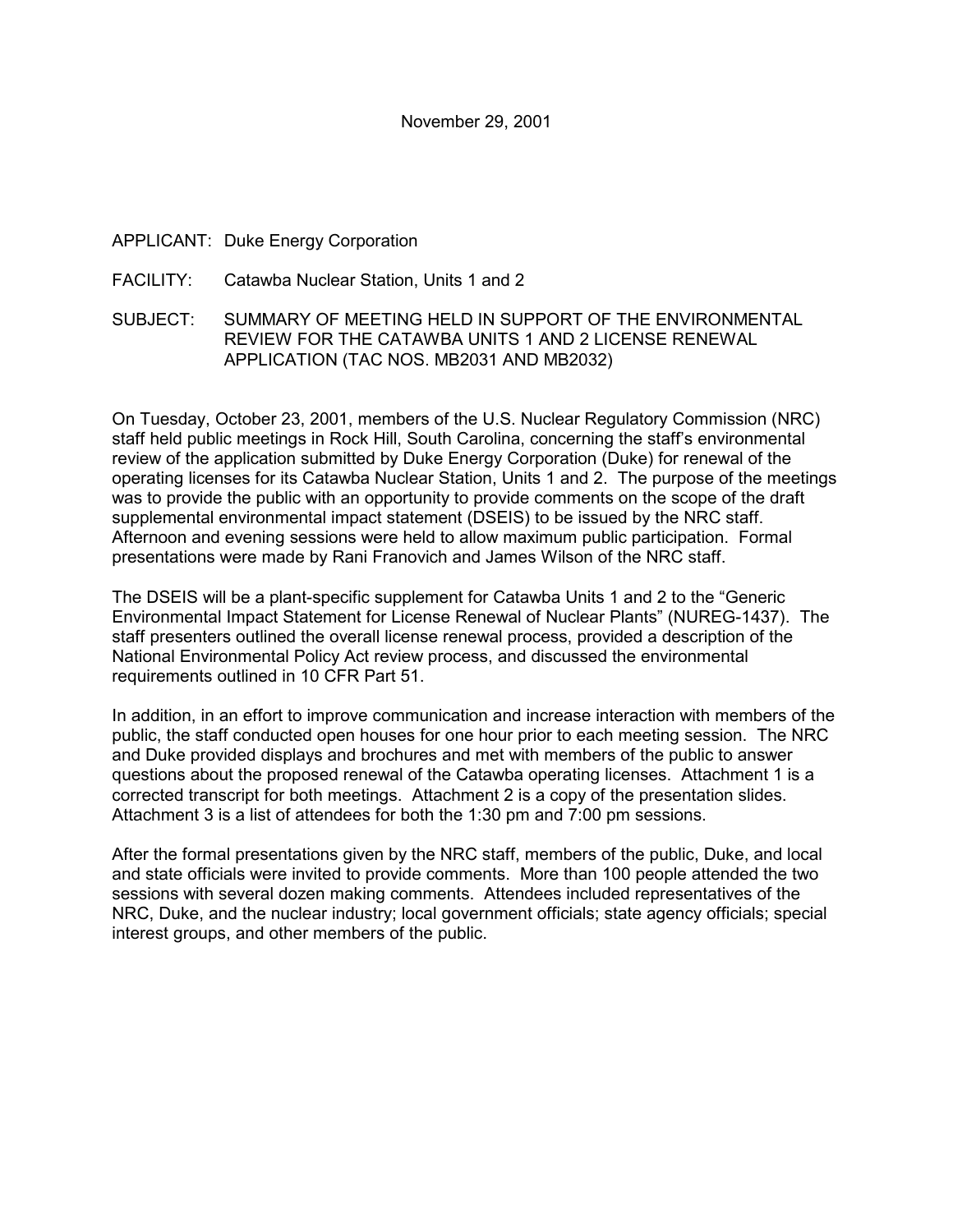At the evening session, a representative of the Blue Ridge Environmental Defense League (BREDL) requested an extension to the scoping period for Catawba. After due consideration, the staff has determined that it is not necessary to formally extend the scoping period because the public has had sufficient access to the relevant documents.

### **Original Signed By: JHWilson**

James H. Wilson, Senior Project Manager Risk Informed Initiatives, Environmental, Decommissioning, and Rulemaking Branch Division of Regulatory Improvement Programs Office of Nuclear Reactor Regulation

Docket Nos. 50-413 and 50-414

Attachments: As stated

cc w/attachments: See next page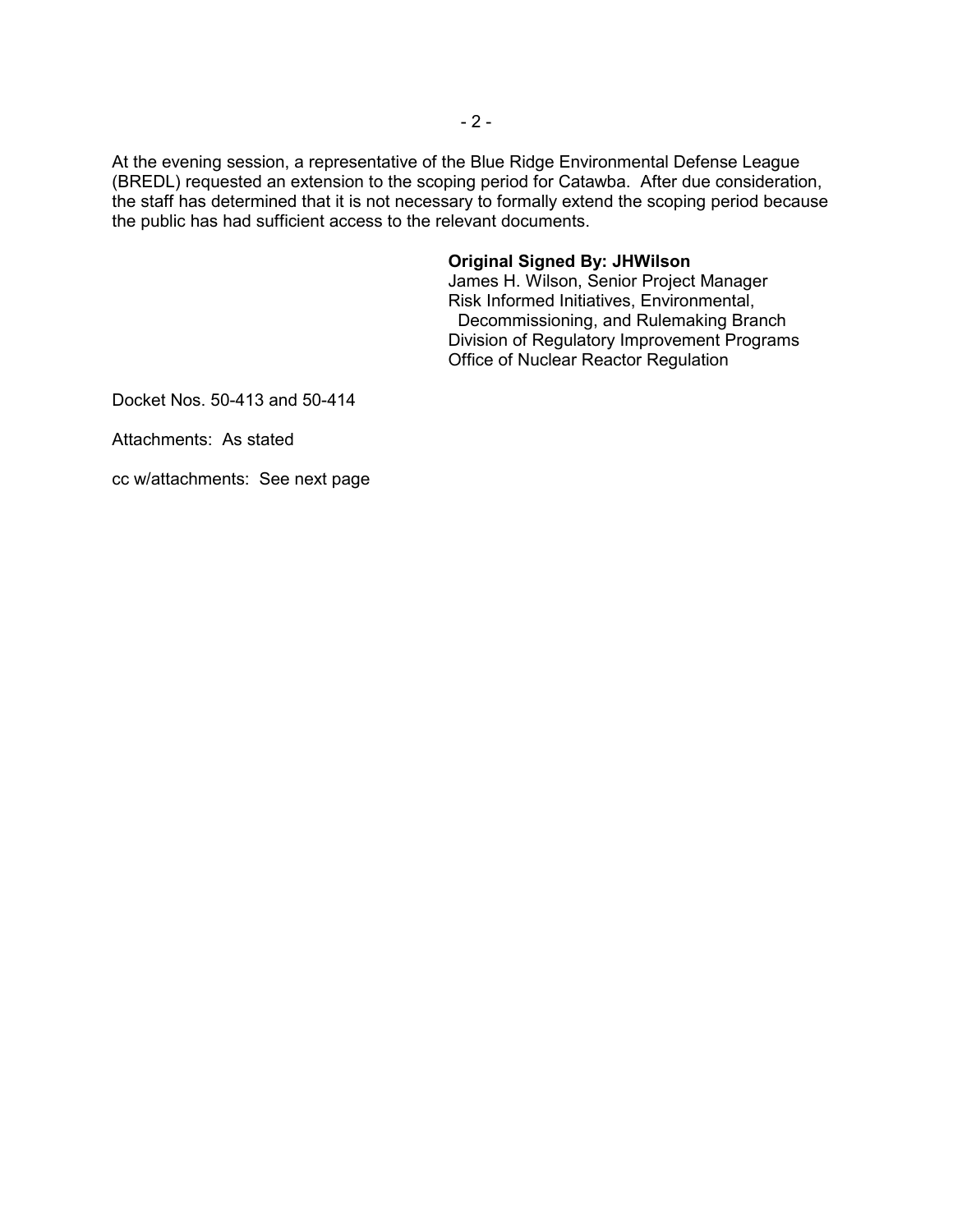At the evening session, a representative of the Blue Ridge Environmental Defense League (BREDL) requested an extension to the scoping period for Catawba. After due consideration, the staff has determined that it is not necessary to formally extend the scoping period because the public has had sufficient access to the relevant documents.

### **Original Signed By: JHWilson**

James H, Wilson, Senior Project Manager Risk Informed Initiatives, Environmental, Decommissioning, and Rulemaking Branch Division of Regulatory Improvement Programs Office of Nuclear Reactor Regulation

Docket Nos. 50-413 and 50-414

Attachments: As stated

cc w/ attachments: See next page

| <b>DISTRIBUTION</b>         |                   |
|-----------------------------|-------------------|
| <b>ADAMS/PUBLIC</b>         | <b>SFox</b>       |
| RGEB r/f                    | <b>BZalcman</b>   |
| Environmental r/f           | <b>SKoenick</b>   |
| <b>DMatthews/FGillespie</b> | <b>RFranovich</b> |
| CCarpenter                  | CPatel            |
| <b>CGrimes</b>              | AFernandez        |
| <b>JHWilson</b>             | RGEB r/f          |

Accession nos.:

1. Note to Applicant - Catawba Nuclear Station w/Att. 3, List of Attendees (Afternoon& Evening): **ML013330257**

2. Att-1, Official Transcript- Public Environmental Scoping Mtg- License Renewal Afternoon: **ML013330275**

3. Att-1A, Official Transcript- Public Environmental Scoping Mtg- License Renewal Evening: **ML013330298**

4. Att-1A-2, Sierra Club, to NRC, Subj: Catawba License Request, **ML013370189**

5. Att. 2- Presentation Slides- NRC Staff and Duke Energy, **ML013370180**

### 6. Pkg. **ML013330473**

\*See previous concurrence

Document name: g:\RGEB\Catawba\Scoping Meeting\Meeting Summary.wpd

| OFFICE   RGEB |                   | RGEB      | SC:RGEB   | C:RSLB   | C:RGEB      |
|---------------|-------------------|-----------|-----------|----------|-------------|
| <b>NAME</b>   | SFox <sup>*</sup> | JHWilson* | BZalcman* | CGrimes* | CCarpenter* |
| <b>DATE</b>   | 11/20/01          | 11/20/01  | 11/21/01  | 11/23/01 | 11/29/01    |

OFFICIAL RECORD COPY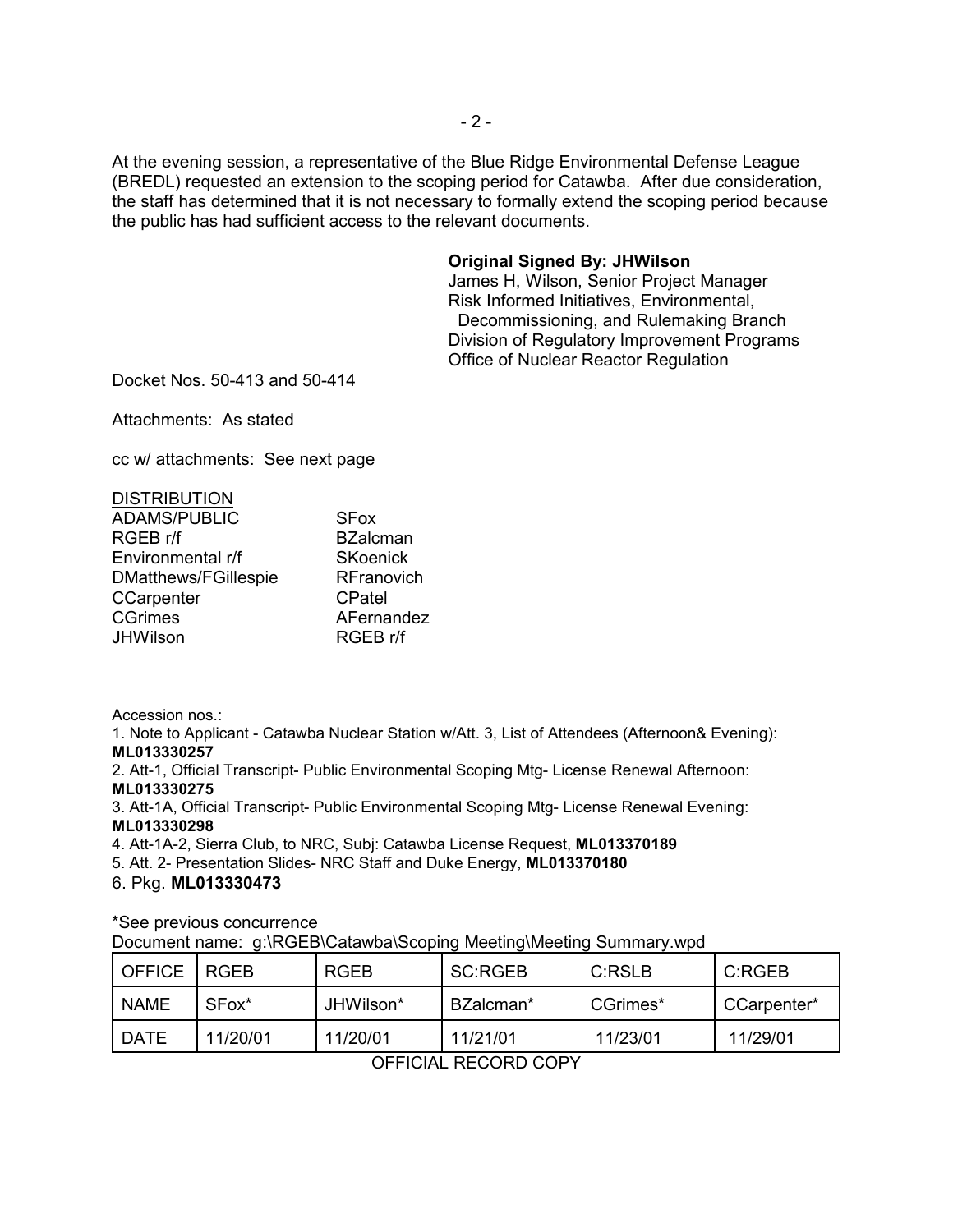## LIST OF ATTENDEES CATAWBA PUBLIC ENVIRONMENTAL SCOPING MEETING

Attendees at the Afternoon Session on October 23, 2001

## **Name Affiliation**

| $1_{-}$ | <b>Bob Waselus</b>       | Self                                       |
|---------|--------------------------|--------------------------------------------|
| 2.      | Judith Aplin             | Self                                       |
| 3.      | Ken Maloney              | Self                                       |
| 4.      | <b>Mark Farris</b>       | Self                                       |
| 5.      | Mary M. Sanford          | Self                                       |
| 6.      | Nate Barber              | Self                                       |
| 7.      | <b>Ron Clary</b>         | Self                                       |
| 8.      | Marc Howie               | Self                                       |
|         | 9. Elizabeth Nicole Hill | Self                                       |
|         | 10. Lee Harmon           | Self                                       |
|         | 11. Al Pagua             | V.C. Summer                                |
|         | 12. Ann Barton           | <b>York County Adult Day Care Services</b> |
|         | 13. Mike Channell        | <b>York County Emergency Management</b>    |
|         | 14. Dennis Meuell        | <b>York Technical College</b>              |
|         | 15. Genevieve Polites    | <b>Greater York Chamber</b>                |
|         | 16. Tim Morgan           | York Co. Regional Chamber of Commerce      |
|         | 17. Charles Miller       | <b>Piedmont Health Care System</b>         |
|         | 18. Robin Broumas        | <b>Piedmont Municipal Power</b>            |
|         | 19. Lori Nielsen         | Municipal Employee                         |
|         | 20. Gerald E. Schgore    | City of Rock Hill                          |
|         | 21. June Small           | <b>NC EMC</b>                              |
|         | 22. T. Richard Puryear   | <b>NC EMC</b>                              |
|         | 23. Lucas McFadden       | Cable News 2                               |
|         | 24. Mike Gandy           | <b>SC DHEC</b>                             |
|         | 25. Thomas G. Eppink     | SC E&G                                     |
|         | 26. Mike Bush            | Daniel Stowe Botanical Garden              |
|         | 27. John Byrd            | Lower Lake Wylie Association               |
|         | 28. Jason Cato           | The Herald                                 |
|         | 29. Paul Snead           | <b>PE</b>                                  |
|         | 30. Todd Kaish           | <b>DCS</b>                                 |
|         | 31. Nate Barber          | <b>Winthrop University</b>                 |
|         | 32. Vance Stine          | Mayor of Clover, SC                        |
|         | 33. Stephen Taylor       | Palmetto council - Boy Scouts of America   |
|         | 34. Louis Zeller         | <b>BREDL</b>                               |
|         | 35. Janet Zeller         | <b>BREDL</b>                               |
|         | 36. Don Moniak           | <b>BREDL</b>                               |
|         | 37. Mary Ann Parkhurst   | Pacific Northwest National Laboratory      |
|         | 38. Dan Tano             | Pacific Northwest National Laboratory      |
|         | 39. Lance Vail           | Pacific Northwest National Laboratory      |
|         | 40. Paul Nickens         | Pacific Northwest National Laboratory      |
|         | 41. John Jaksch          | Pacific Northwest National Laboratory      |
|         |                          |                                            |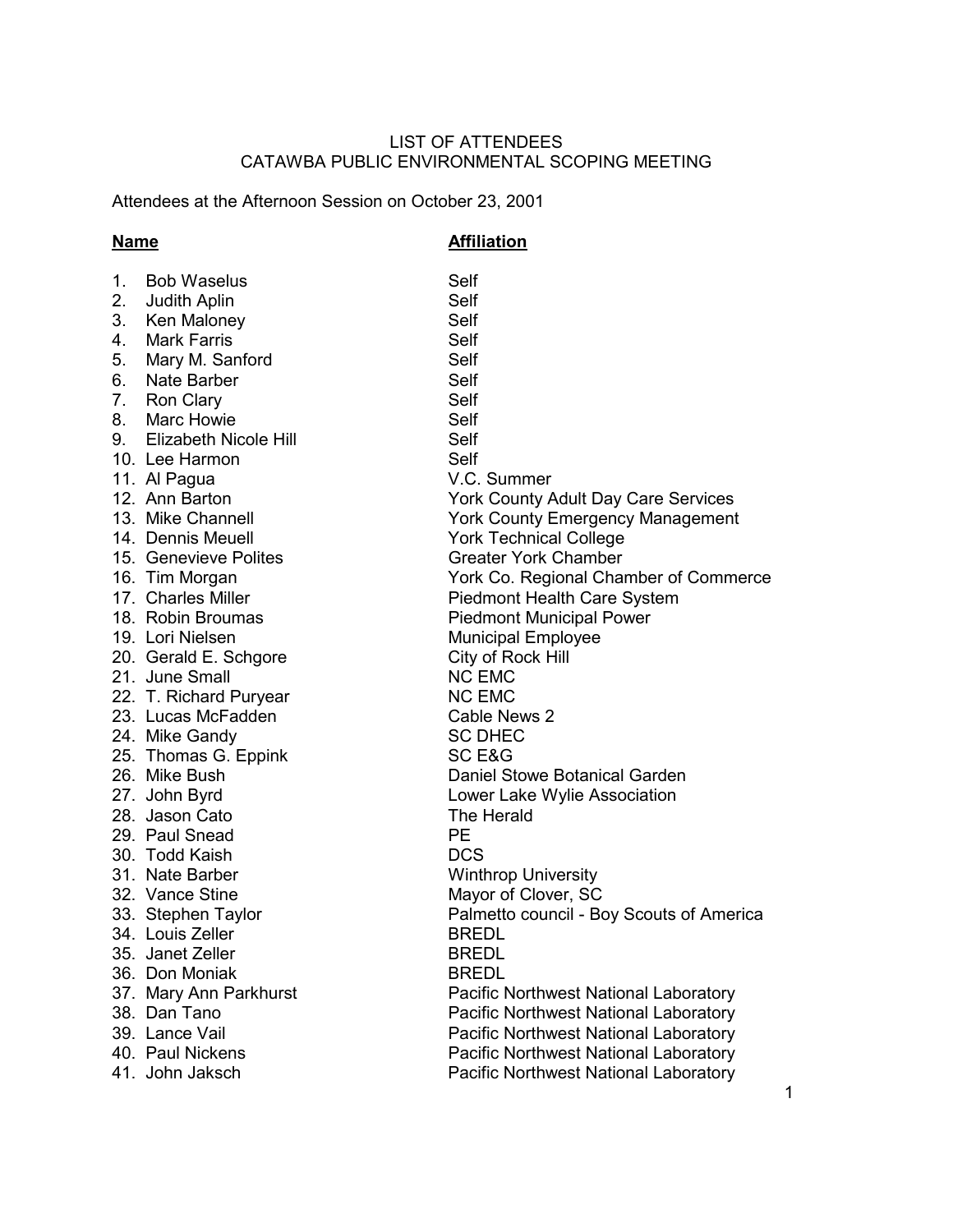# **Name Affiliation**

|  | 42. Bill Sandusky   | Pacific Northwest National Laboratory  |
|--|---------------------|----------------------------------------|
|  | 43. Bill Metz       | <b>Argonne National Laboratory</b>     |
|  | 44. Tina Carlsen    | Lawrence Livermore National Laboratory |
|  | 45. Ted Doerr       | Los Alamos National Laboratory         |
|  | 46. Jim Wilson      | <b>NRC</b>                             |
|  | 47. Mike Masnik     | <b>NRC</b>                             |
|  | 48. Stacey Fox      | <b>NRC</b>                             |
|  | 49. Raul Hernandez  | <b>NRC</b>                             |
|  | 50. Rani Franovich  | <b>NRC</b>                             |
|  | 51. Chris Grimes    | <b>NRC</b>                             |
|  | 52. Chip Cameron    | <b>NRC</b>                             |
|  | 53. Tim Johnson     | <b>NRC</b>                             |
|  | 54. Tim Harris      | <b>NRC</b>                             |
|  | 55. Roger Hannah    | <b>NRC</b>                             |
|  | 56. Gary Peterson   | Duke                                   |
|  | 57. Cheryl Peed     | Duke                                   |
|  | 58. Margot Rott     | Duke                                   |
|  | 59. Tim Harris      | Duke                                   |
|  | 60. Greg Robison    | Duke                                   |
|  | 61. Bob Gill        | Duke                                   |
|  | 62. Debbie Keiser   | Duke                                   |
|  | 63. Rounette Nader  | Duke                                   |
|  | 64. Mike Semmler    | Duke                                   |
|  | 65. Bill Miller     | Duke                                   |
|  | 66. Chris Hallman   | Duke                                   |
|  | 67. Rick Jiran      | Duke                                   |
|  | 68. Rose Cummings   | Duke                                   |
|  | 69. Eddie Humphries | Duke                                   |
|  | 70. Cleve Brown     | Duke                                   |
|  | 71. David Bain      | Duke                                   |
|  | 72. Dick Sweigart   | Duke                                   |
|  | 73. Alex Almaguer   | Duke                                   |
|  | 74. Mary Hazeltine  | Duke                                   |
|  | 75. Mike Glover     | Duke                                   |
|  | 76. Julie Case      | Duke                                   |
|  | 77. Glenn Bell      | Duke                                   |
|  |                     |                                        |

Attendees at the Evening Session on July 17, 2001

| <b>Name</b> |                     | <b>Affiliation</b> |  |
|-------------|---------------------|--------------------|--|
|             | 1. Walt Schrader    | Self               |  |
|             | 2. Jan Sweigart     | Self               |  |
|             | 3. Steve Nesbit     | Self               |  |
|             | 4. Frank Traficante | Self               |  |
|             | 5. Jewel Reavis     | Self               |  |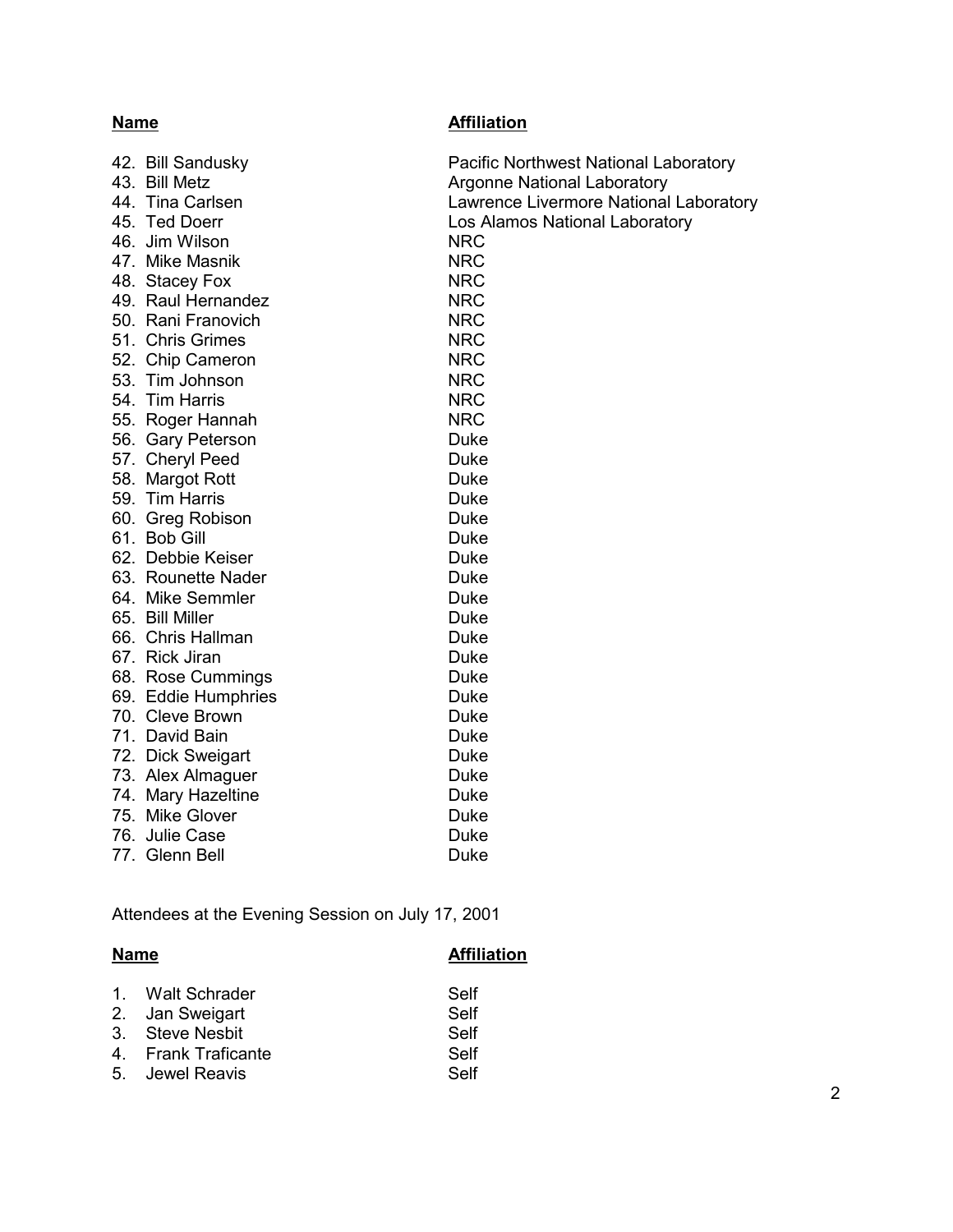6. Ryan Stone Self 7. Gregg Jocoy Self 8. J.W. Zdenek Self 9. Pamela Dennis Self 10. Nick Stegall Self 11. Jason Cato Self 12. Elizabeth Nicole Hill **Self** Self 13. Lee Harmon Self 14. Todd Kaish DCS 15. Sherry Lorenz Sierra Club 16. Edmund J. Fitzgerald South Carolina Sierra Club 20. Dennis Meuell York Technical College 21. Genevieve Polites Greater York Chamber 24. Mark Farris YCEDB 28. Nate Barber Winthrop University 30. Vance Stine Mayor - Town of Clover<br>31. Stephen Taylor Mayor - Palmetto Council Boy S 32. Don Moniak BREDL 33 Janet Zeller BREDL 34. Lou Zeller BREDL 44. Jim Wilson NRC 45. Mike Masnik NRC 46. Stacey Fox NRC 47. Raul Hernandez NRC 48. Rani Franovich NRC 49. Chris Grimes NRC 50. Chip Cameron NRC 51. Tim Johnson NRC

17. Angela Viney South Carolina Wildlife Federation 18. John Byrd **Lower Lake Wylie Association** 19. Mike Channell York County Emergency Management 22. Tim Morgan York County Regional Chamber of Commerce 23. Ann Barton York County Adult Day Care Services 25. Mary Olson Nuclear Information and Resource Service 26. Glenn Carroll **Carroll** Georgians Against Nuclear Energy 27. Lewis Paltrie **No. 28. In the Social Responsibility** Western NC Physicians for Social Responsibility 29. Charles Miller **Piedmont Healthcare System** Palmetto Council Boy Scouts of America 35. Mary Ann Parkhurst **Pacific Northwest National Laboratory** Pacific Northwest National Laboratory 36. Dan Tano Pacific Northwest National Laboratory 37. Lance Vail **Pacific Northwest National Laboratory** 38. Paul Nickens **Pacific Northwest National Laboratory** 39. John Jaksch Pacific Northwest National Laboratory 40. Bill Sandusky Pacific Northwest National Laboratory 41. Bill Metz **Argonne National Laboratory** Argonne National Laboratory 42. Tina Carlsen **Lawrence Livermore National Laboratory** Lawrence Livermore National Laboratory 43. Ted Doerr **Los Alamos National Laboratory**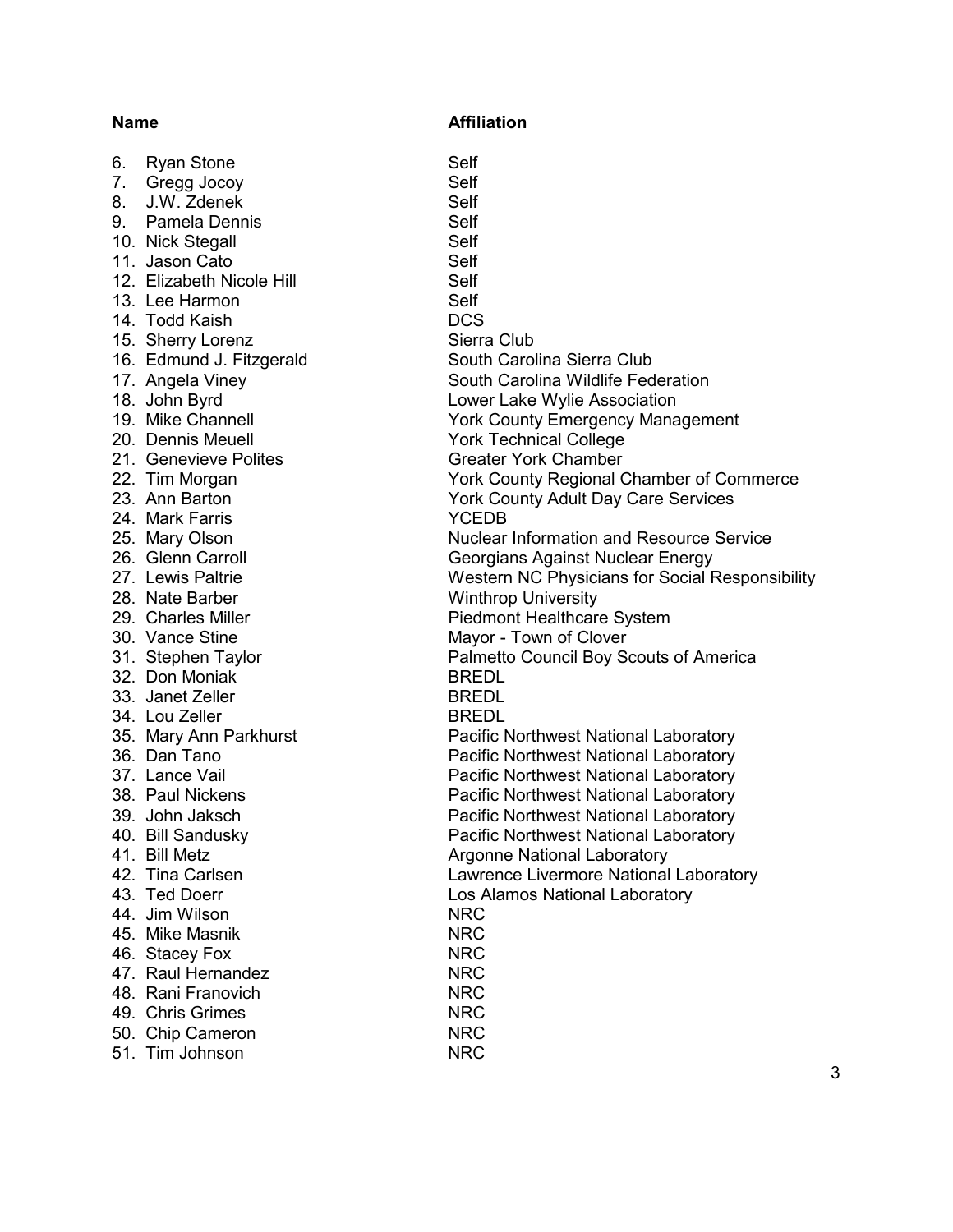## **Name Affiliation** 52. Tim Harris NRC<br>53. Roger Hannah NRC 53. Roger Hannah 54. Mike Tuckman Duke 55. Gary Peterson **Duke** 56. Cheryl Peed Duke 57. Margot Rott **Duke** 58. Tim Harris Duke 59. Greg Robison **Duke** 60. Bob Gill Duke 62. Debbie Keiser Duke 63. Rounette Nader **Duke** 64. Mike Semmler Duke 66. Bill Miller **Duke** 67. Chris Hallman Duke 68. John Garton **Duke** 69. Rick Jiran Duke 70. Rose Cummings **Duke** 71. Eddie Humphries Duke 72. Dianne Tarlton Duke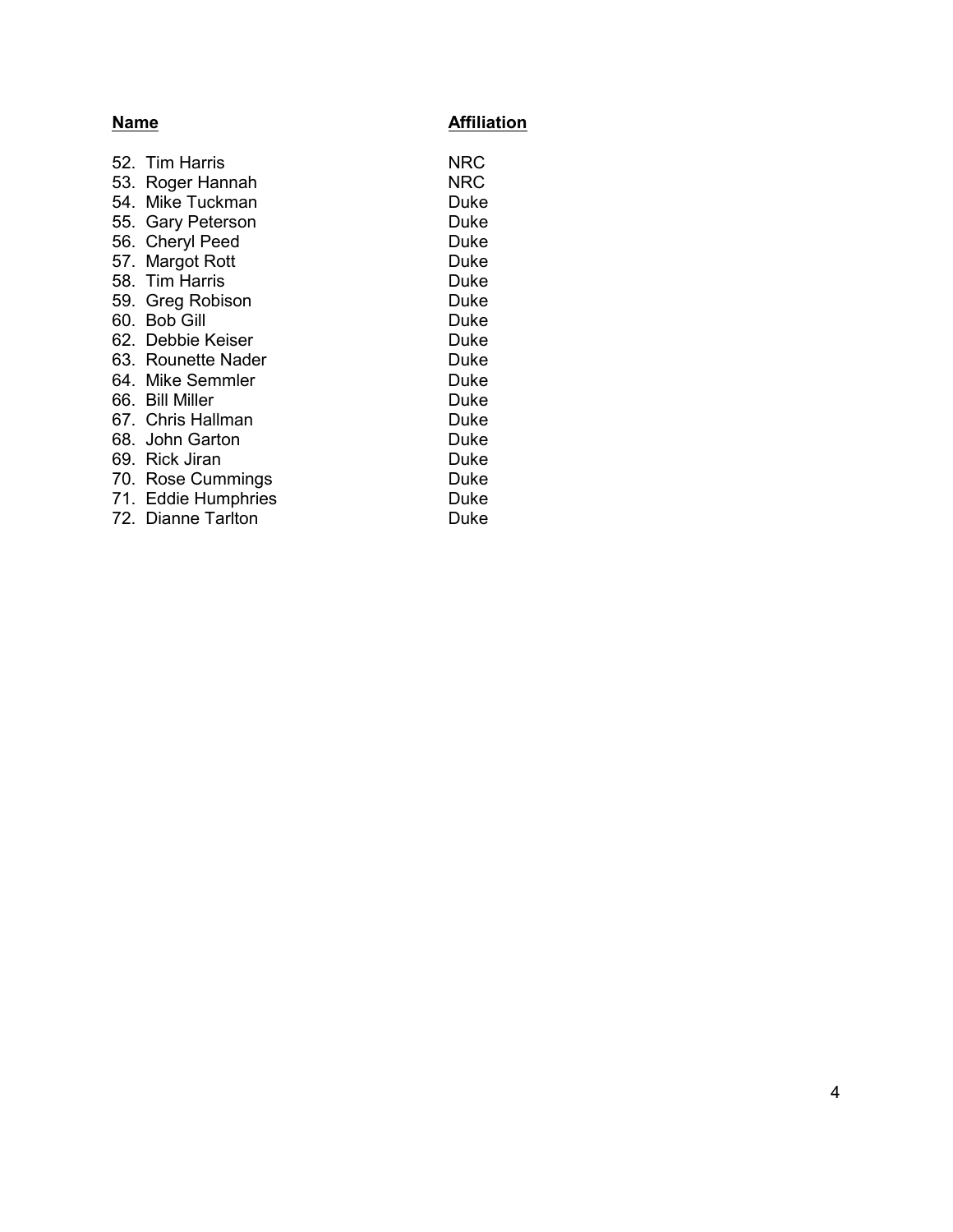Catawba Nuclear Station, Units 1 and 2 - Service List

Mr. Gary Gilbert Regulatory Compliance Manager Duke Energy Corporation 4800 Concord Road York, South Carolina 29745

Ms. Lisa F. Vaughn Duke Energy Corporation 422 South Church Street Charlotte, North Carolina 28201-1006

Anne Cottington, Esquire Winston and Strawn 1400 L Street, NW Washington, DC 20005

North Carolina Municipal Power Agency Number 1 1427 Meadowwood Boulevard P. O. Box 29513 Raleigh, North Carolina 27626

County Manager of York County York County Courthouse York, South Carolina 29745

Piedmont Municipal Power Agency 121 Village Drive Greer, South Carolina 29651

Ms. Karen E. Long Assistant Attorney General North Carolina Department of Justice P. O. Box 629 Raleigh, North Carolina 27602

Ms. Elaine Wathen, Lead REP Planner Division of Emergency Management 116 West Jones Street Raleigh, North Carolina 27603-1335

Mr. Robert L. Gill, Jr. Duke Energy Corporation Mail Stop EC-12R P. O. Box 1006 Charlotte, North Carolina 28201-1006

Mr. David Lyon, Director York Public Library System P.O. Box 10032 Rock Hill, SC 29731

North Carolina Electric Membership **Corporation** P. O. Box 27306 Raleigh, North Carolina 27611

Senior Resident Inspector U.S. Nuclear Regulatory Commission 4830 Concord Road York, South Carolina 29745

Mr. Virgil R. Autry, Director Dept of Health and Envir Control 2600 Bull Street Columbia, South Carolina 29201-1708

Mr. L. A. Keller Duke Energy Corporation 526 South Church Street Charlotte, North Carolina 28201-1006

Saluda River Electric P. O. Box 929 Laurens, South Carolina 29360

Mr. Steven P. Shaver Westinghouse Electric Company 5929 Carnegie Blvd. Suite 500 Charlotte, North Carolina 28209

Mr. T. Richard Puryear Owners Group (NCEMC) Duke Energy Corporation 4800 Concord Road York, South Carolina 29745

Mr. Caudle Julian, Technical Assistant Division of Reactor Safety US Nuclear Regulatory Commission Atlanta, GA 30303

Mr. Alan Nelson Nuclear Energy Institute 1776 I Street, N.W., Suite 400 Washington, DC 20006-3708

Lou and Janet Zeller Blue Ridge Environmental Defense League P.O. Box 88 Glendale Springs, NC 28629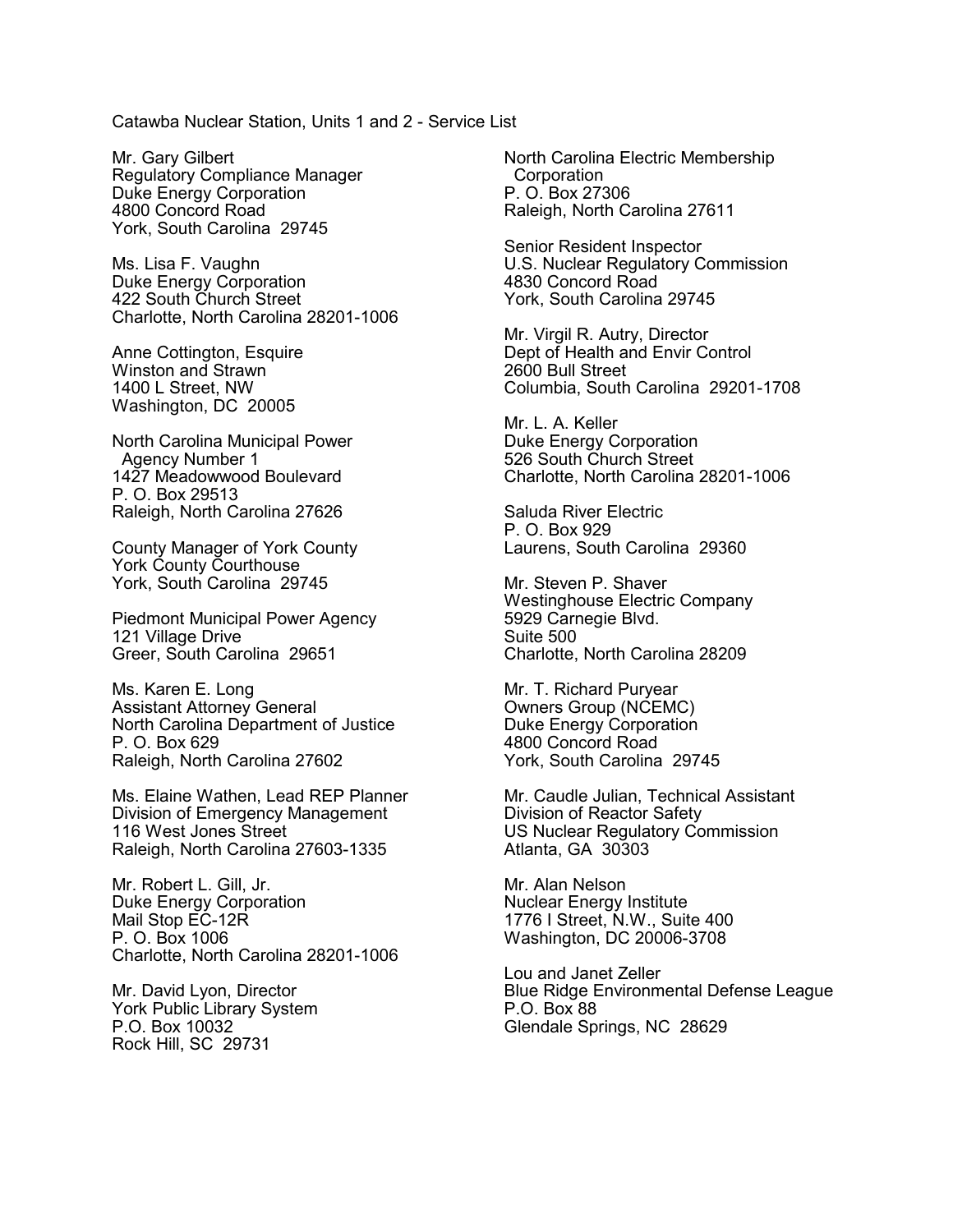### Catawba Nuclear Station, Units 1 and 2 - Distribution List

Alex Almaguer Duke Power 218 Kings Mtn. Street York, SC 29745

Ann Barton 359 Park Ave Rock Hill, SC 29730

Dennis Meuell York Technical College 1011 White Horse Road Rock Hill, SC 29730

Ken Maloney 346 Hampton Street, Apt. 105 Rock Hill, SC 29730

Marilyn Liveberger Duke Energy 13339 Hagers Ferry Road Huntersville, NC 28078

Mike Bush Daniel Stowe Botanical Garden 6500 S. New Hope Road Belmont, NC 28012

Nate Barber 118 Thurmond Blvd. Rock Hill, SC 29733

Robin Broumas Piedmont Municipal Power 121 Village Drive Greer, SC 29691

Thomas G. Eppink SCE&G Columbia, SC 29218

Tim Morgan Chamber of Commerce P.O.Box 590 Rock Hill, SC 29731-6590 David Bain Duke Power 2040 Tiger Paw Lane York, SC 29745

Judith Aplin 1201 Marydale Lane Rock Hill, SC 29732

June Small NC EMC 3400 Sumner Blvd. Raleigh, NC 27616

Mary M. Sanford 1819 Matthews Drive Rock Hill, SC 29732

Mike Gandy **SCDHEC** 2600 Bull Street Columbia, SC 29201

Paul Snead PE 4701 Fox Road Raleigh, NC 27616

Frank Traficante 4556 Deer Run Rock Hill, SC 29732

T. Richard Puryear NCEMC 1024 Court Drive Charlotte, NC 28211

Walt Schrader 733 Colonial Drive Rock Hill, SC 29730

Edmund J. Fitzgerald South Carolina Sierra Club 638 Forest Lane Rock Hill, SC 29730